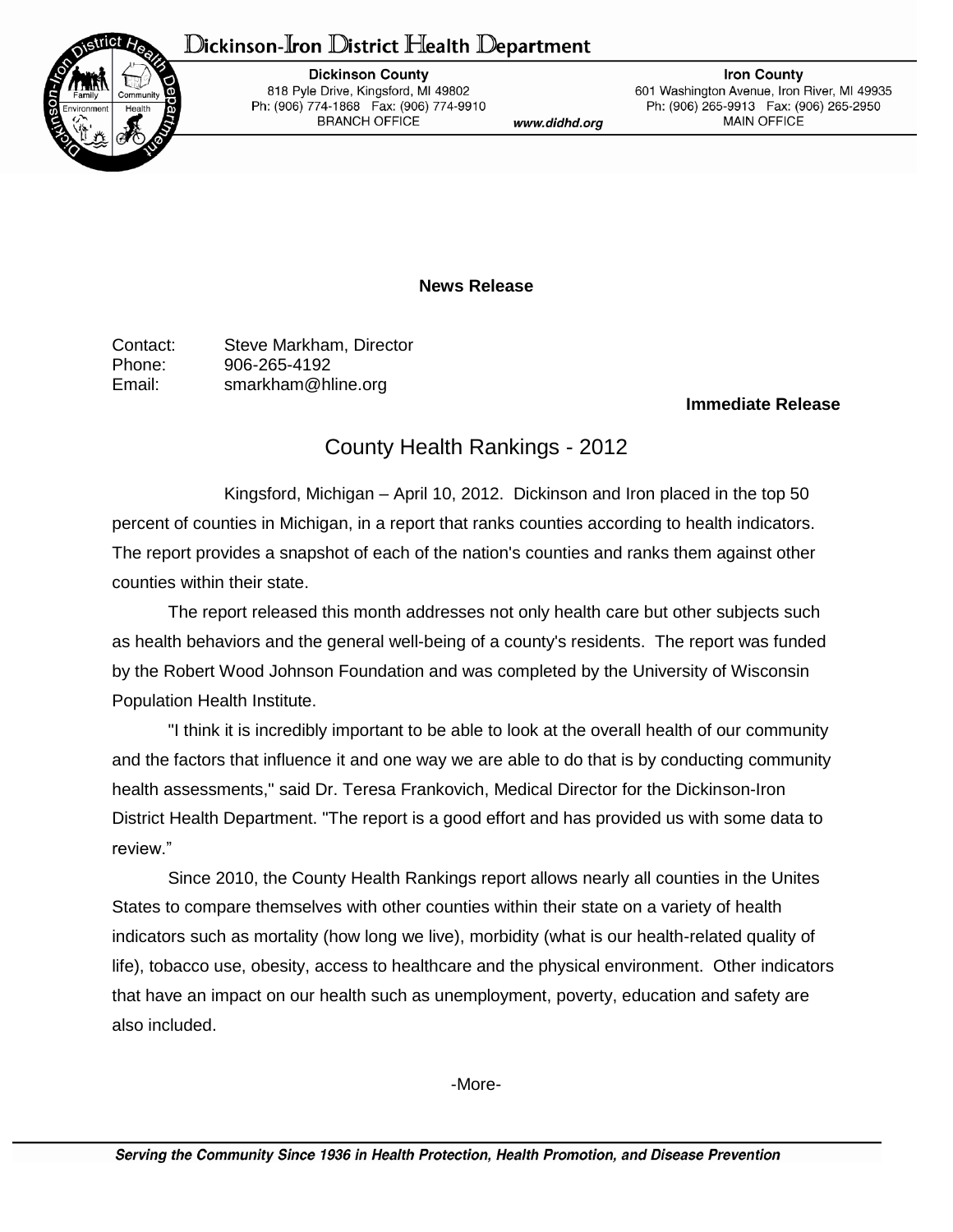Although the rankings allow for comparisons, Frankovich said the individual rankings are less important than looking at the specific data that was collected and whether it accurately reflects what we already know about our communities. "One problem when developing a report of this kind is that in order to measure all counties by the same standards, large national databases are used and it can be tricky using this information to evaluate small, rural populations", said Frankovich.

She also notes that some of the measurements chosen to review appear to have been chosen because they are easily found for counties across the nation, not necessarily because they are the best measures of a particular problem. For example, the study measures morbidity (how sick a person or community is), according to how people responded to a telephone survey when asked whether they were healthy or not and how many days in the last 30 they felt unwell—either physically or mentally. "Perhaps we would get better information by looking at how many people in our community have been diagnosed with diabetes, heart disease, cancer or other chronic diseases…but that information is harder to get to in a standardized way, across the country," according to Frankovich

"That being said, it will be helpful to look at the data to see what it tells us about each community's strengths and challenges", Frankovich said.

This report suggests that Dickinson County's strengths lie in areas such as availability and quality of clinical care with low numbers of uninsured individuals, good ratio of doctors to population, good diabetic screening rates and fewer preventable hospital stays. Challenges were seen in areas such as smoking, obesity and excessive alcohol use.

Iron County ranked well in areas such as air quality, perceived adequate social support, diabetic screening and number of sexually transmitted infections. Challenges were seen in areas such as obesity and physical inactivity, number of uninsured, children in poverty and motor vehicle crash rates. Reliable data were not available in this report on smoking and alcohol use rates for Iron County, so comparisons could not be made.

The annual Kids Count Report was also released recently and points to other areas of concern for our counties such as increasing numbers of confirmed child abuse and neglect cases, increasing numbers of children living in poverty (16% Dickinson, 24% Iron), and while scores are on an upward trend, over 40% of 11<sup>th</sup> graders in both counties were "not proficient" in math on standardized testing. Issues such as these…child safety, poverty, and education also impact health...sometimes for generations.

-More-